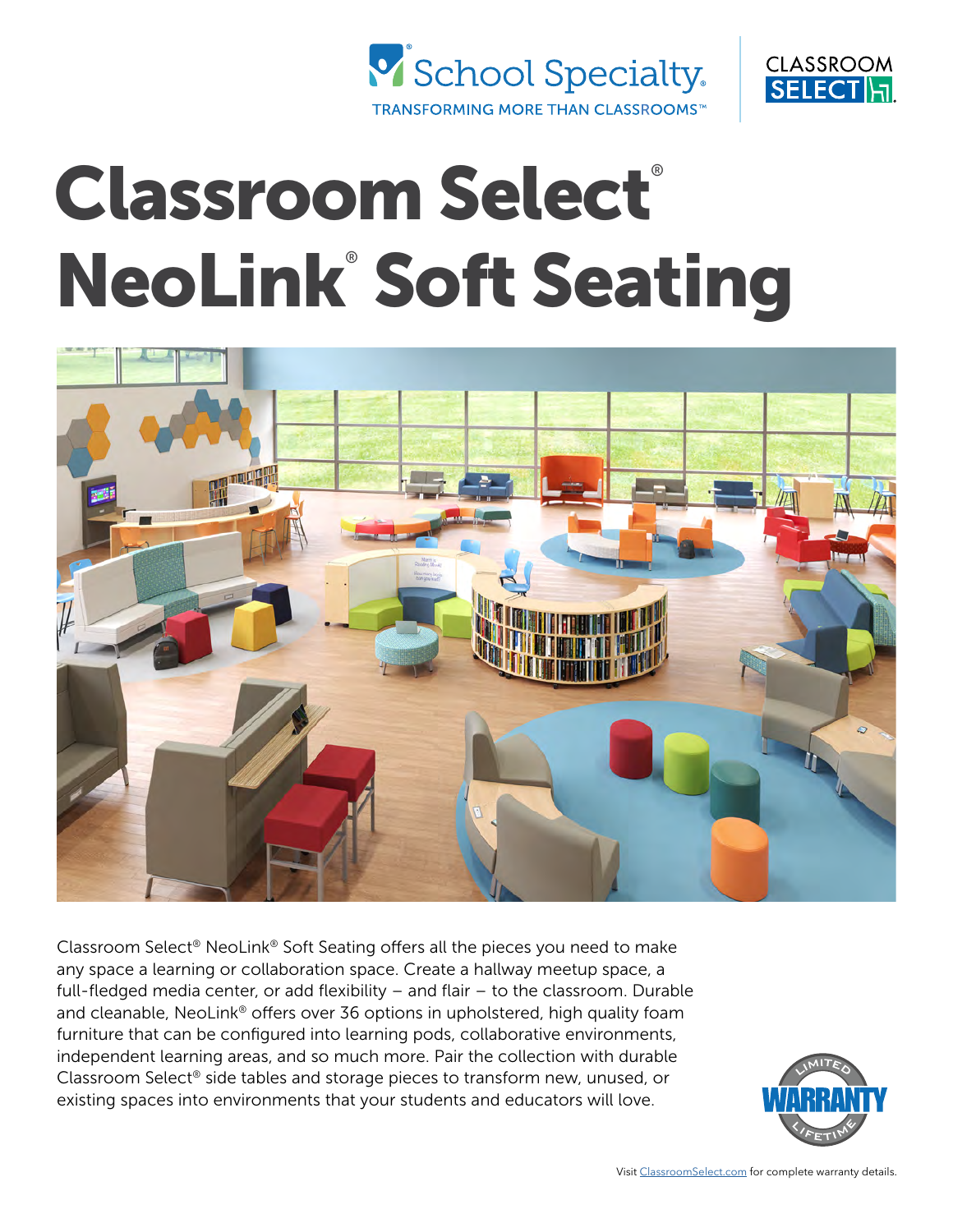## CONFIGURATIONS

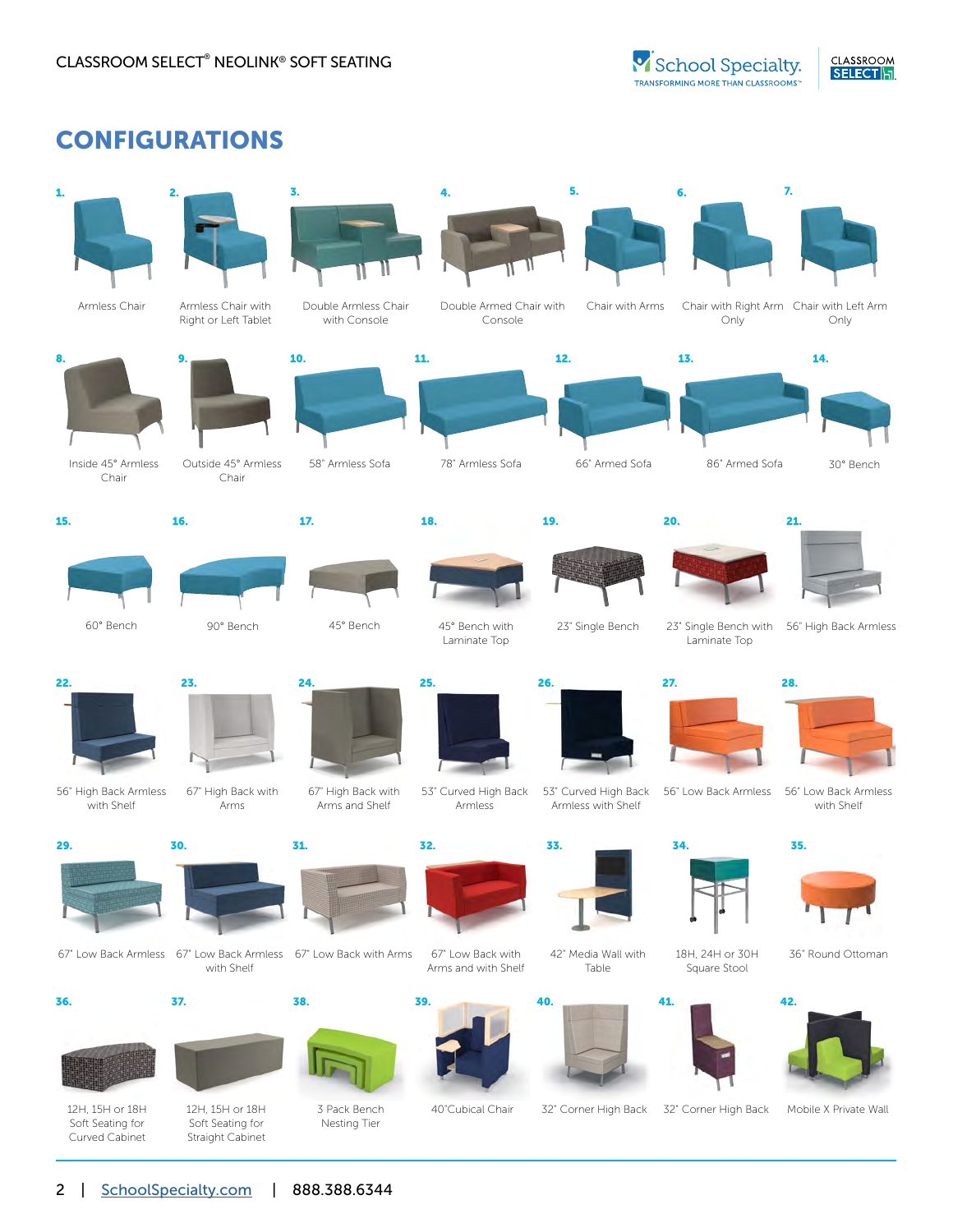## FEATURES

- Configure, collaborate, connect, and communicate
- Brings comfort into the educational environment
- Great for cafe, media, and educational environment
- Available with power options on most units

## SPECIFICATIONS

#### **CONSTRUCTION**

#### WORK SURFACE

- 1" thick with horizontal grade laminate with sealed edges with backer sheet and  $\frac{1}{4}$ "" x 20 inserts and  $\frac{1}{4}$ " x 20 bolts and washers Grade A RoHs compliant
- Laminate tops attached with  $\frac{1}{4}$ " x 20 threaded inserts and  $\frac{1}{4}$ " x 20 bolts and washers Grade 1 RoHs Compliant

#### FRAME

- ¾" CDX Plywood for frames CARB II Compliant
- 2" x 7/8" Air Dried Poplar hardwood used for internal frame applications
- Frames glued with Hi-Tac Water based wood adhesive
- Matrex Sytex engineered Y 370 3" webbing used for seat and back suspensions for best in industry durability, comfort and longevity
- Arms and Backs connected to seat frames with multiple 5/16" x 18 T-nuts and 5/16" x 18" x 2" NC Grade A RoHS compliant bolts with 5/16" flat washers RoHS compliant

#### FOAM

- Foam attached w/Simalfa RED 310 Water Based Greenguard certified adhesive
- 3.5" 2.5 density 40 ILD seat foam core with ½" cap
- 2.0" 1.4 density 40 ILD back foam core with ½" cap
- 1.0" 2.5 density 40 ILD top arm foam
- All rest of outside foam is <sup>1</sup>/<sub>2</sub>" 1.4 density 40 ILD

#### FABRIC

- Top Stitching (double stitching) on all upholstered items
- Minimum of 7 stitches per inch
- All Threads Tristar Nylbond HB 16 oz

#### FABRICATION

• Soft seating fully meets CA 117-2013 standards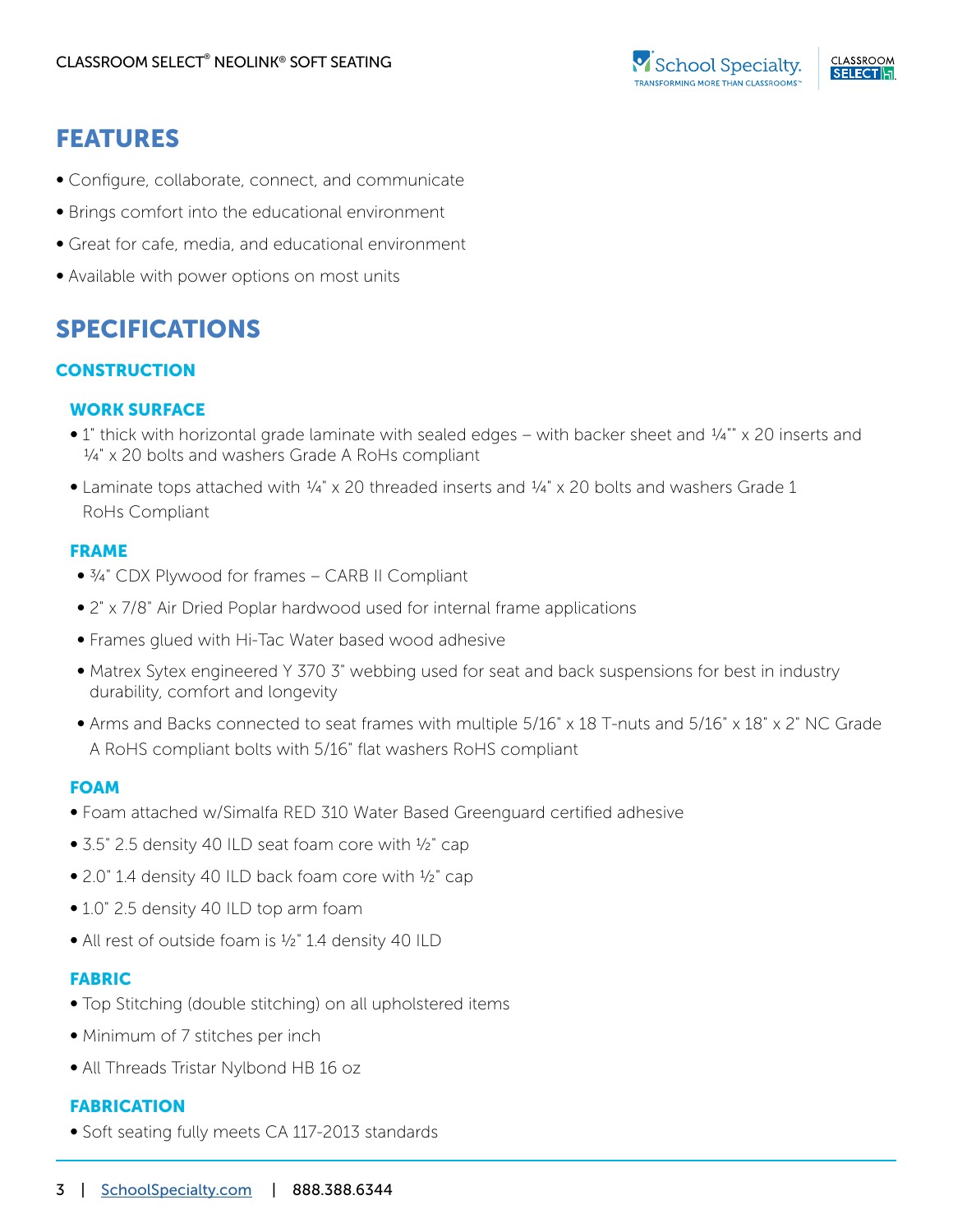## MODELS

|     | <b>PRODUCT DESCRIPTION</b>                 | <b>DIMENSIONS</b>     | <b>NON</b><br><b>POWER</b> | <b>UNDER</b>             | <b>FRONT</b>             | <b>LEFT</b>              | <b>RIGHT</b> | <b>FLUSH</b><br><b>MOUNT TOP</b> |
|-----|--------------------------------------------|-----------------------|----------------------------|--------------------------|--------------------------|--------------------------|--------------|----------------------------------|
| 1.  | Armless Chair                              | 23 W x 32D x 34H      | 1605241                    | 5000133                  | 5000142                  | 5000167                  | 5000152      |                                  |
| 2.  | Armless Chair with Right Tablet            | 23 W x 32D x 34H      | 1605242                    | 5000135                  | 5000146                  | 5000165                  | 5000153      |                                  |
| 2.  | Armless Chair with Left Tablet             | 23 W x 32D x 34H      | 1605243                    | 5000134                  | 5000147                  | 5000166                  | 5000154      |                                  |
| 3.  | Double Armless Chair with Console          | 58 W x 32D x 34H      | 5003014                    | $\overline{\phantom{a}}$ | 5003013                  |                          |              |                                  |
| 4.  | Double Armed Chair with Console            | 66W x32D x 34H        | 5002999                    | $\overline{\phantom{a}}$ | 5002997                  | $\overline{\phantom{a}}$ | ÷,           |                                  |
| 5.  | Chair With Arms                            | 32 W x 32D x 34H      | 1605244                    | 5000138                  | 5000144                  | 5000168                  | 5000157      |                                  |
| 6.  | Chair with Right Arm Only                  | 27 1/2 W x 32D x 34H  | 1605245                    | 5000139                  | 5000143                  | 5000168                  | 5000155      |                                  |
| 7.  | Chair with Left Arm Only                   | 27 1/2 W x 32D x 34H  | 1605246                    | 5000131                  | 5000145                  | 5000170                  | 5000156      |                                  |
| 8.  | Inside 45° Armless Chair                   | 36 1/2 W x 32D x 34H  | 5002998                    | 5003000                  | i.                       | 5003847                  | 5003873      |                                  |
| 9.  | Outside 45° Armless Chair                  | 36 1/2 W x 32D x 34H  | 5003006                    | 5003029                  |                          | 5003849                  | 5003871      |                                  |
| 10. | 58"Armless Sofa                            | 58 W x 32D x 34H      | 1605247                    | 5000132                  | 5000148                  | 5000172                  | 5000158      |                                  |
| 11. | 78" Armless Sofa                           | 78 W x 32D x 34H      | 1605248                    | 5000130                  | 5000149                  | 5000171                  | 5000159      |                                  |
| 12. | 66" Armed Sofa                             | 66 W x 32D x 34H      | 1605249                    | 5000136                  | 5000150                  | 5000176                  | 5000162      |                                  |
| 13. | 86" Armed Sofa                             | 86 W x 32D x 34H      | 1605250                    | 5000137                  | 5000151                  | 5000177                  | 5000161      |                                  |
| 14. | 30° Bench                                  | 24 W x 32D x 18H      | 1605251                    | $\overline{\phantom{a}}$ | $\overline{\phantom{a}}$ | 5000173                  | 5000160      |                                  |
| 15. | 60° Bench                                  | 48 W x 32D x 18H      | 1605252                    | 5000141                  |                          | 5000175                  | 5000163      |                                  |
| 16. | 90° Bench                                  | 71 W x 32D x 18H      | 1605253                    | 5000140                  | ÷,                       | 5000174                  | 5000164      |                                  |
| 17. | 45° Bench                                  | 36 W x 32D x 18H      | 5003727                    | 5003729                  | ÷,                       | 5004063                  | 5004066      |                                  |
| 18. | 45° Bench with Laminate Top                | 36 W x 32D x 18H      | 5003730                    | 5003728                  | ÷,                       | 5004065                  | 5004064      | 5003854                          |
| 19. | 23" Single Bench                           | 23 W x 32D x 18H      | 5003012                    | 5002995                  | 5003852                  | 5003861                  | 5003858      |                                  |
| 20. | 23" Single Bench with Laminate Top         | 23 W x 32D x 18H      | 5003009                    | 5003020                  | 5003856                  | 5003864                  | 5003874      | 5003859                          |
| 21. | 56"High Back Armless                       | 56 W x 29 1/2D x 50H  | 5003010                    | 5003026                  | 5003863                  | 5003869                  | 5003860      |                                  |
| 22. | 56"High Back Armless with Shelf            | 56 W x 29 1/2D x 50H  | 5003754                    | 5003755                  | 5003872                  | 50003862                 | 5003865      |                                  |
| 23. | 67"High Back with Arms                     | 67 W x 29 1/2D x 50H  | 5003023                    | 5003007                  | 5003848                  | 5003857                  | 5003867      | $\overline{\phantom{a}}$         |
| 24. | 67" High Back with Arms and Shelf          | 67 W x 29 1/2D x 50H  | 5003753                    | 5003756                  | 5003851                  | 5003853                  | 5003868      |                                  |
| 25. | 53" Curved High Back Armless               | 53 W x 33D x 50H      | 5003790                    | 5003796                  |                          | 5003870                  | 5003866      |                                  |
| 26. | 53" Curved High Back Armless<br>with Shelf | 53 W x 45D x 50H      | 5003792                    | 5003795                  | $\overline{\phantom{a}}$ | 5003855                  | 5003850      |                                  |
| 27. | 56" Curved Low Back Armless                | 53 W x 33D x 50H      | 5003958                    | 5003957                  | $\overline{\phantom{a}}$ | 5003954                  | 5003956      | $\overline{a}$                   |
| 28. | 56" Curved Low Back Armless<br>with Shelf  | 53 W x 45D x 50H      | 5003959                    | 5003952                  | $\qquad \qquad -$        | 5003955                  | 5003953      |                                  |
| 29. | 67" Low Back Armless                       | 56 W x 29 1/2 D x 29H | 5003912                    | 5003915                  | 5003910                  | 5003909                  | 5003913      | $\frac{1}{2}$                    |
| 30. | 67" Low Back Armless with Shelf            | 56 W x 29 1/2 D x 29H | 5003916                    | 5003911                  | 5003914                  | 5003908                  | 5003917      | $\bar{\phantom{a}}$              |
| 31. | 67" Low Back with Arms                     | 67 W x 29 1/2 D x 29H | 5003926                    | 5003920                  | 5003918                  | 5003921                  | 5003924      | $\frac{1}{2}$                    |
| 32. | 67" Low Back with Arms and Shelf           | 67 W x 29 1/2 D x 29H | 5003927                    | 5003922                  | 5003925                  | 5003919                  | 5003923      |                                  |
| 33. | 42" Media Wall with Table                  | 42W x 60 D x 66H      | 5003901                    | $\overline{\phantom{a}}$ | 5003902                  | $\overline{\phantom{a}}$ | ÷,           |                                  |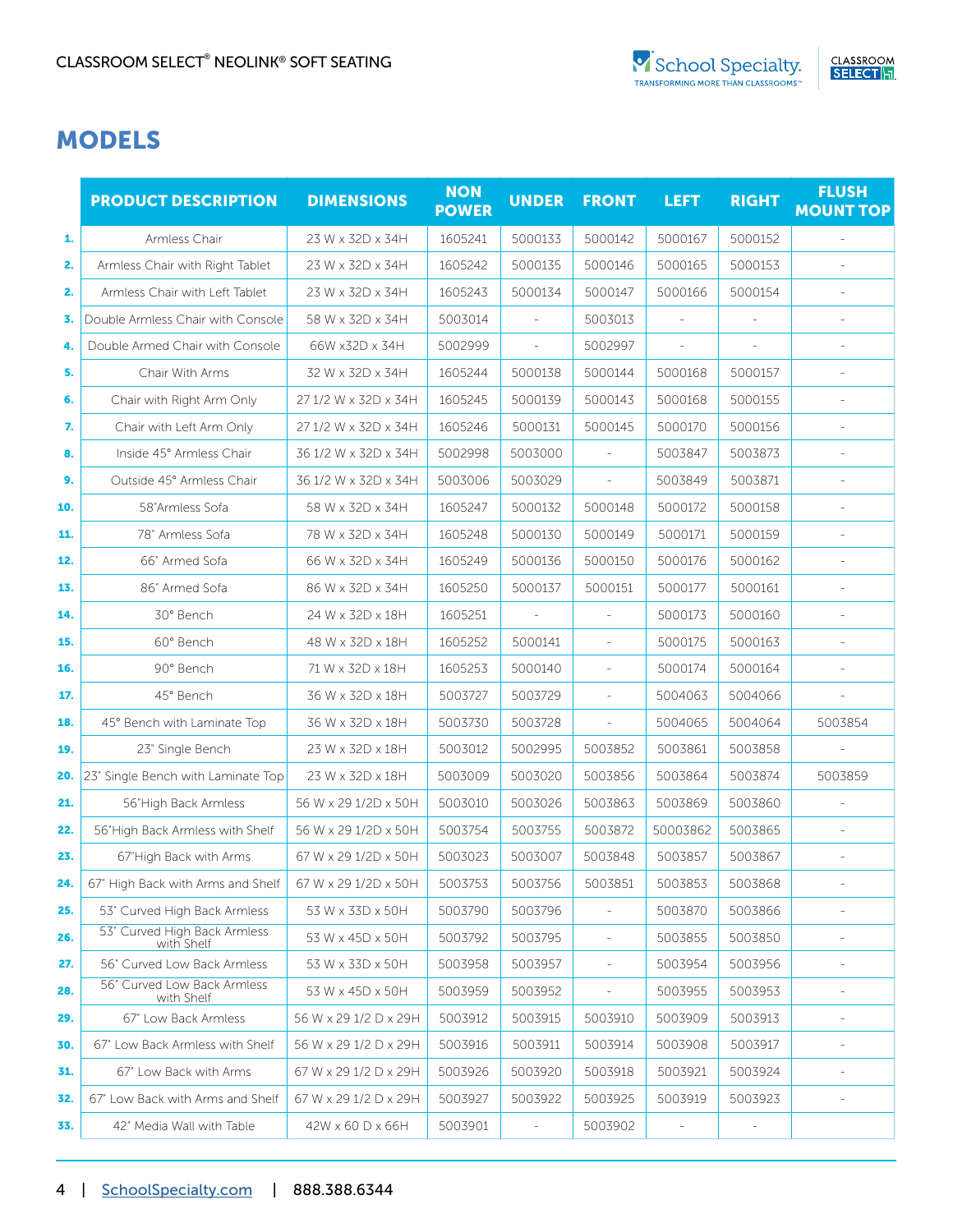### MODELS

|     | <b>PRODUCT DESCRIPTION</b>            | <b>DIMENSIONS</b>    | <b>NON POWER OPTION ONLY</b> |
|-----|---------------------------------------|----------------------|------------------------------|
| 34. | 18H Square Stool                      | 20W x 20D x 18H      | 5003017                      |
| 34. | 24H Square Stool                      | 20W x 20D x 24H      | 5003025                      |
| 34. | 30H Square Stool                      | 20W x 20D x 30H      | 5003018                      |
| 35. | 36" Round Ottoman                     | 36 Dia x 18H         | 5003028                      |
| 36. | 12H Soft Seating for Curved Cabinet   | 54 1/3W x 25D x 12H  | 5003032                      |
| 36. | 15H Soft Seating for Curved Cabinet   | 54 1/3W x 25D x 15H  | 5003005                      |
| 36. | 18H Soft Seating for Curved Cabinet   | 54 1/3W x 25D x 18H  | 5003019                      |
| 37. | 12H Soft Seating for Straight Cabinet | 56 W x 20 3/4D x 12H | 5003016                      |
| 37. | 15H Soft Seating for Straight Cabinet | 56 W x 20 3/4D x 15H | 5003033                      |
| 37. | 18H Soft Seating for Straight Cabinet | 56 W x 20 3/4D x 18H | 5003022                      |
| 38. | 3 Pack Bench Nesting Tier             | 57W x 24 1/2 D x 24H | 5004353                      |
| 38. | Single Small Bench                    | 32W x 20 1/2 D x 12H | 5004354                      |
| 38. | Single Medium Bench                   | 44W x 22 1/2 D x 18H | 5004355                      |
| 38. | Single Tall Bench                     | 57W x 24 1/2 D x 24H | 5004356                      |

|     | <b>PRODUCT DESCRIPTION</b> | <b>DIMENSIONS</b>    | <b>ONE COLOR</b> | TWO COLOR ONE COLOR TWO COLOR<br><b>WITH POWER WITH POWER NO POWER</b> |         | <b>NO POWER</b>          |
|-----|----------------------------|----------------------|------------------|------------------------------------------------------------------------|---------|--------------------------|
| 39. | Cubical Chair              | 40 W x 37 3/4D x 52H | 5004350          | 5004784                                                                | 5004351 | 5004783                  |
| 40. | Corner High Back           | 32W x 32 D X 50H     | $\sim$           |                                                                        | 5004302 | $\sim$                   |
| 41. | High Back Table with Power | 32 W x 14 D x 50 H   | 5004303          |                                                                        |         | $\overline{\phantom{a}}$ |
| 42. | Mobile X Private Wall      | 70 W x 70 D x 50 H   |                  |                                                                        | 5004349 | 5004753                  |